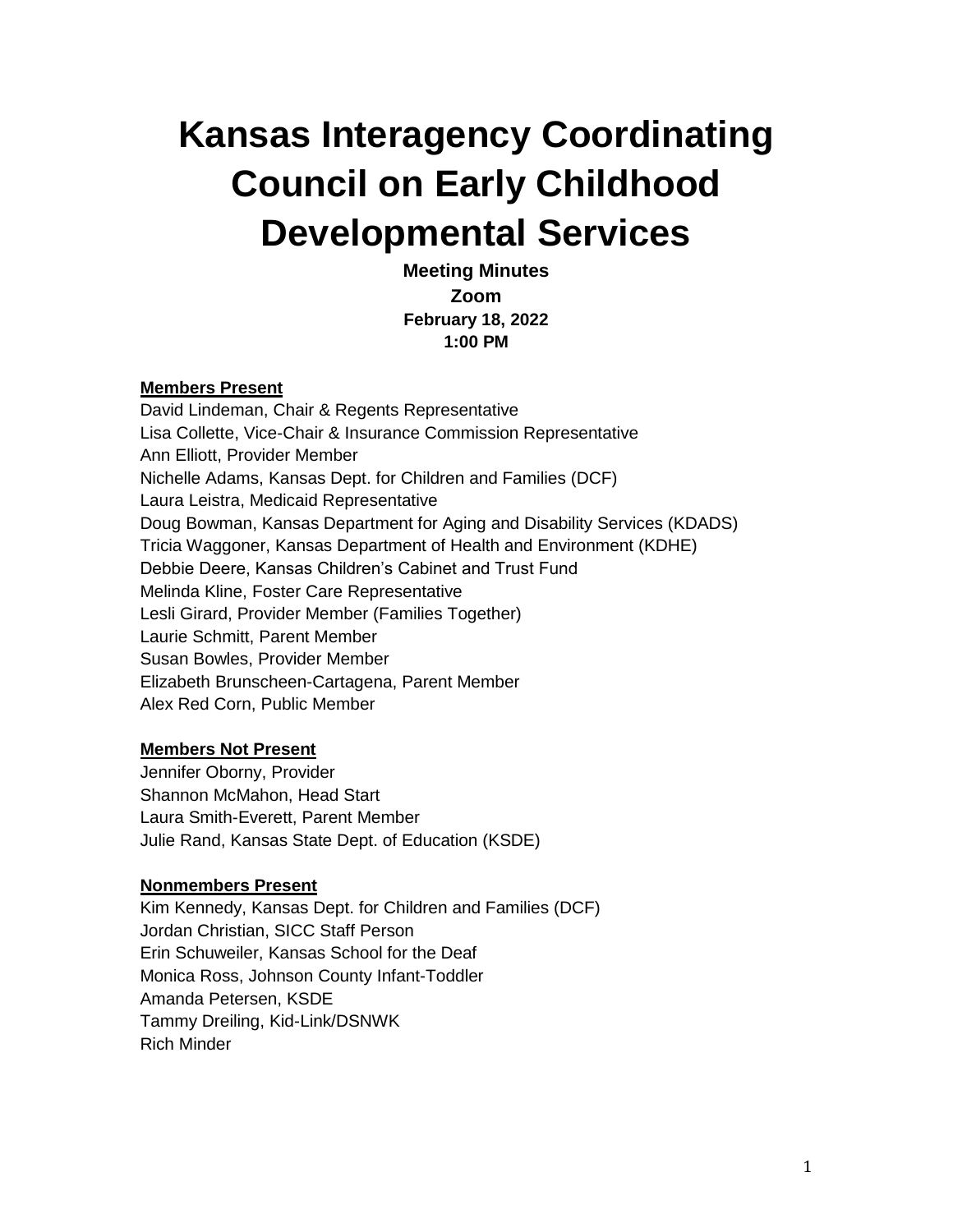**Call to order**: Chair Dave Lindeman introduced himself and called the meeting to order with introductions of all present and on the phone (it was noted that there was a quorum).

## **Meeting Minutes:**

The minutes from December 2021 were reviewed and approved with edits. Laura Leistra – Made motion to accept minutes Ann Elliott – 2<sup>nd</sup> motion Motion carried – All members voted yes

## **Meeting agenda**:

The agenda for February 2022 was reviewed and approved with edits. Debbie Deere – Made motion to accept agenda Laura Leistra – 2<sup>nd</sup> motion Motion carried – All members voted yes

## **Public Comment**

Update from the tiny-k Alliance regarding lobbying efforts and additional funding for Part C in Kansas. Kelly Frantz-Langford from TARC in Topeka provided the update. There was a request made for a public letter of support from the Council.

# **ICC Orientation with TAESE Utah State University- John Copenhaver**

- Overview of the SICC included
	- o Historical background and creation
	- o Roles and responsibilities
	- o Required membership
	- o General requirements
	- o General Q&A and ideas from other State ICCs

## **Review of the State Performance Plan/Annual Performance Report- Tricia Waggoner**

- *Data is preliminary and subject to another review during April*
- The following information was provided and data shared for reach indicator:
	- o Indicator 1- met target
	- o Indicator 2- met target
	- o Indicator 3A
		- A1 met target
		- A2 met target
	- o Indicator 3B
		- B1 met target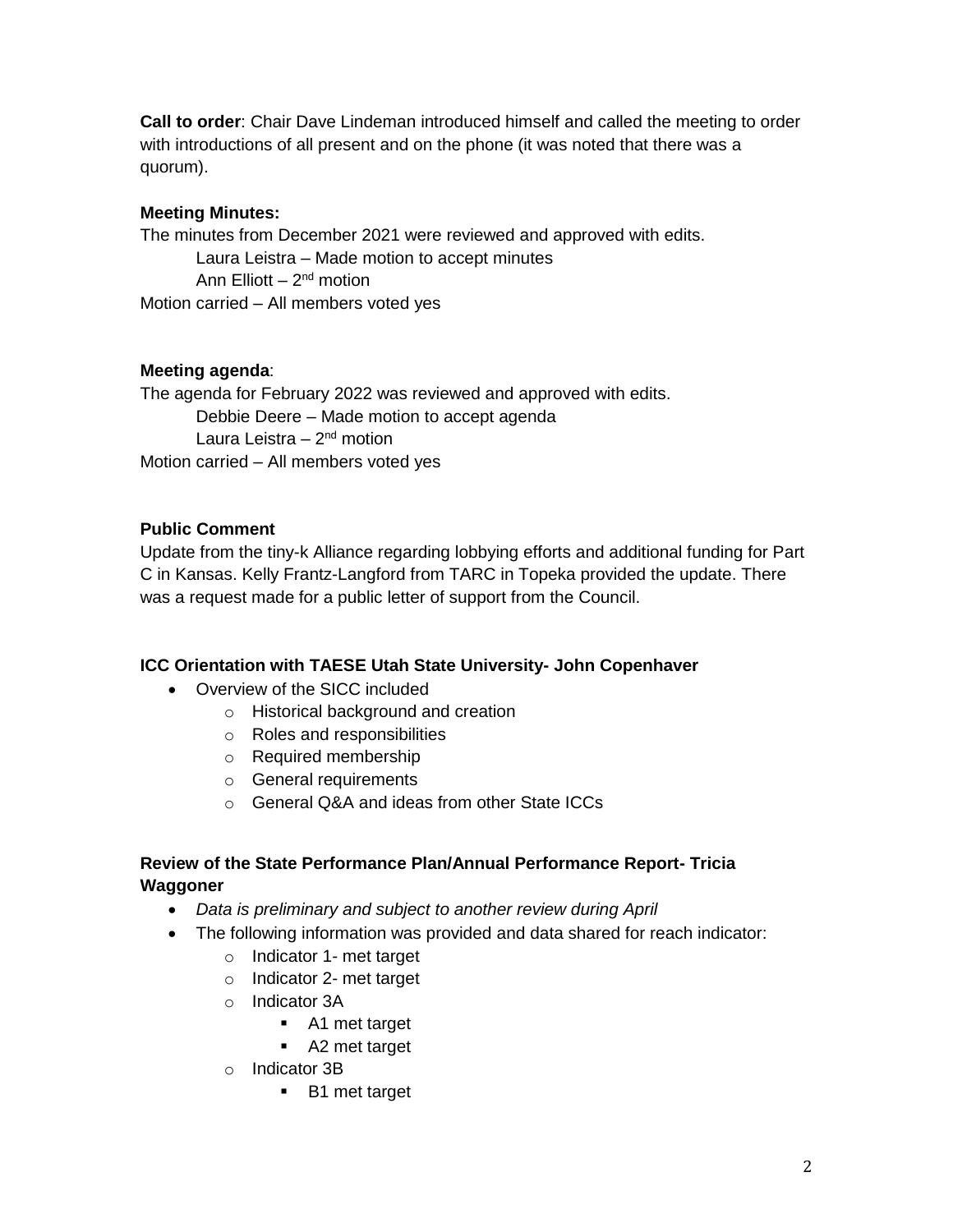- B2 did not meet target, slippage
- o Indicator 3C
	- C1 met target
	- C2 did not meet target, slippage
- o Indicator 4- met targets
- o Indicator 5- met target
- o Indicator 6- met target
- o Indicator 7- did not meet target, no slippage
- o Indicator 8- did not meet targets, no slippage
- o Indicator 11- did not meet target, no slippage

The Council made a motion to affirm signature of the SPP/APR Report.

Susan Bowles – Made motion to accept new policy Debbie Deere - 2<sup>nd</sup> motion Motion carried – All members voted yes

## **Discussion of Letter of Support for tiny-k Initiatives**

- The SICC decided to forgo agency and committee report reviews, and instead discussed the items brought before the Council during public comment.
- The Council discussed way to support the actions of the tiny-k Alliance. A motion was made to draft a letter of support. Due to current attendance, agency members abstained, and the motion failed to pass.

### **Committee Reports:**

ECLRE Committee-

• Written report provided

### Funding and Workforce Committee-

• Written report provided

### **Agency Reports:**

KCCTF Report-

• Written report provided

### KSDE Report-

• Written report provided

### DCF Report-

• Written report provided

### KDHE Report-

• Written report provided